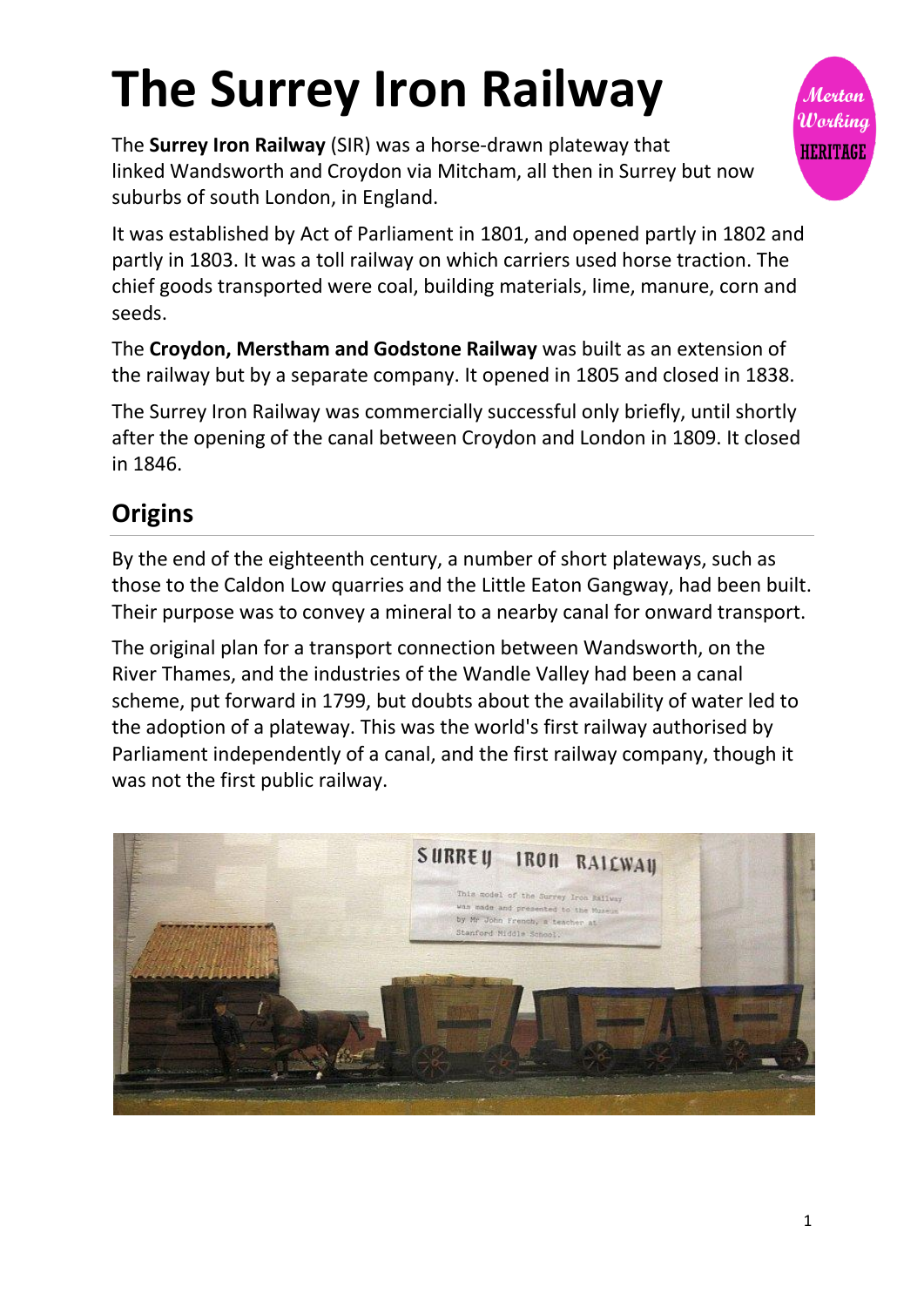It received the Royal Assent on 21 May 1801, and work commenced immediately with William Jessop as engineer, George Leather as resident engineer, and joint contractor with Benjamin Outram. The line started at a wharf on the Thames at Wandsworth, and ascended gently through Tooting and Mitcham to Pitlake Mead in Croydon. There was a branch from near the site of the Mitcham Junction to oil-cake mills at Hackbridge, and a number of spurs to mills and works.



The initial share capital was £50,000 to which a further £10,000 was added in 1805-6. The final cost, including the dock at Wandsworth, was between £54,700 and £60,000. The main traffic was coal, building materials, lime, manure, corn and seeds. Horses were the motive power, and passengers were never contemplated.

The railway was only briefly successful financially. It lost much traffic after the Croydon Canal opened in 1809, though the full effect was not felt until the canal acquired a rail link to the two railways in 1811. Later it suffered from the closure of the underground stone quarries at Merstham in the 1820s. It covered its costs, but was unable to update its technology or to keep the track in good repair. It closed on 31 August 1846.

# **Operation**

It was a public toll railway, providing a track for independent goods hauliers to use their own horses and wagons. The company did not operate its own trains. Sometimes it leased out the track and the dock, and sometimes it collected tolls and kept the line in repair itself.

It was a double-track plateway with a spacing of about five feet between the centres of the stone blocks. The gauge was recorded as 4 ft 2in, the same as on the Croydon Merstham and Godstone Railway.

The rails were of the Outram pattern 3 feet 2 inches long, 4 inches on the tread except for 5 or 6 inches at the ends where they were half an inch thicker.

#### **Route**

The nine-mile route followed the shallow valley of the [River Wandle,](https://en.wikipedia.org/wiki/River_Wandle) then heavily industrialised with numerous factories and mills, from the [River](https://en.wikipedia.org/wiki/River_Thames)  [Thames](https://en.wikipedia.org/wiki/River_Thames) at Wandsworth southwards to Croydon, at what is now [Reeves Corner.](https://en.wikipedia.org/wiki/Reeves_Corner) A short branch ran from Mitcham to [Hackbridge](https://en.wikipedia.org/wiki/Hackbridge) and [Carshalton.](https://en.wikipedia.org/wiki/Carshalton) The railway was extended by a separate company as the Croydon, Merstham and Godstone Railway through [Purley](https://en.wikipedia.org/wiki/Purley,_London) and [Coulsdon](https://en.wikipedia.org/wiki/Coulsdon) to quarries near [Merstham,](https://en.wikipedia.org/wiki/Merstham) opened in 1805 and closed in 1838.